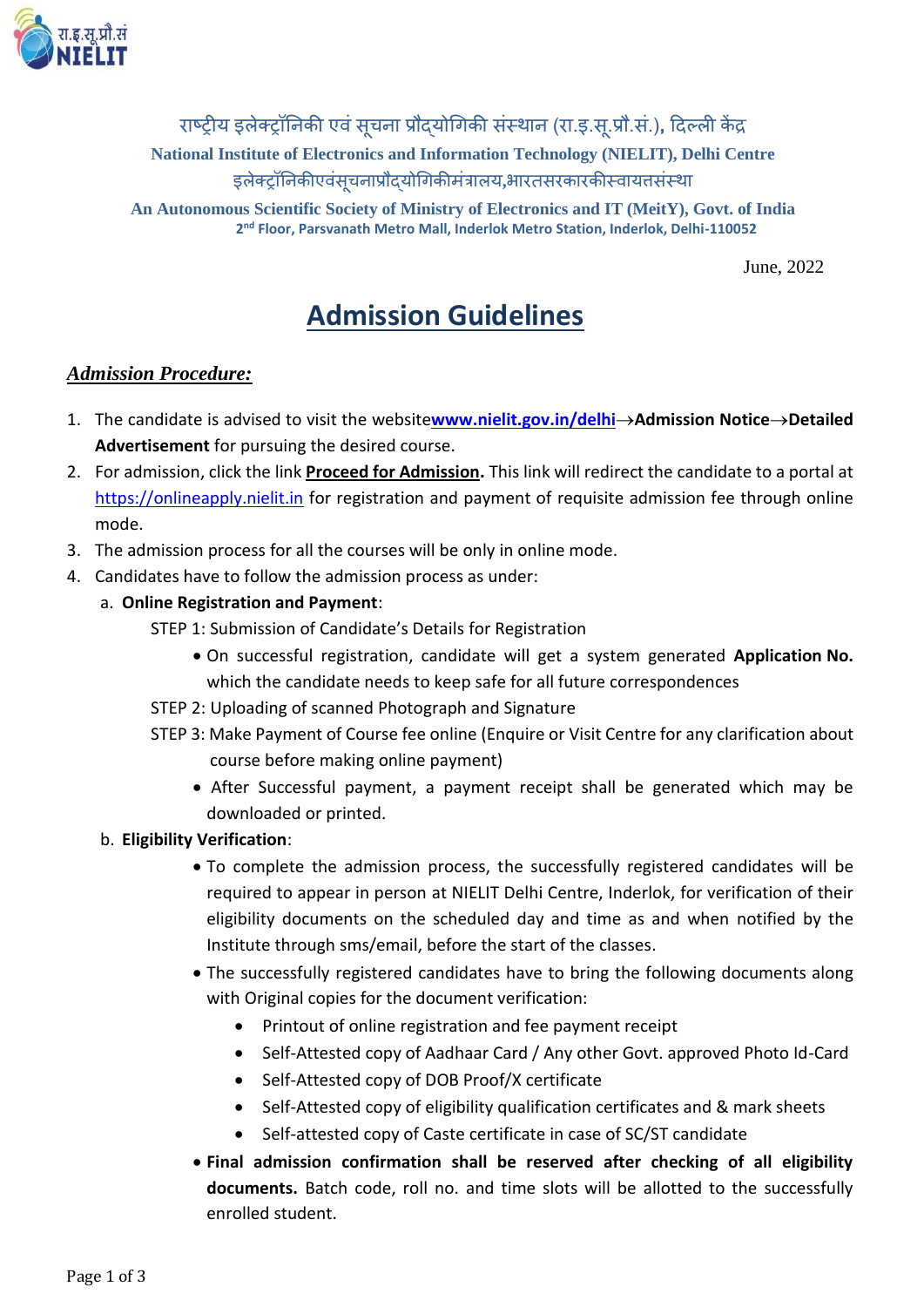### *Terms and Conditions:*

- 1. **Training of all courses would be conducted in classroom-teaching mode and online mode (Mixed Mode) at NIELIT Delhi Centre**.
- 2. Candidates are advised to check the course details, duration and course fee etc. for admission in the desired course from the website. He/ She have to ensure the eligibility for pursing the course before payment of course fee.
- 3. Candidates are advised to go through the instructions carefully at "**How to Apply**" in the online portal a[t https://onlineapply.nielit.in/](https://onlineapply.nielit.in/)
- 4. All course related updates / announcements / information would be sent to the registered mobile no. / e-mail Dof the candidate provided at the time of admission.
- 5. **SC/ST candidates are exempted from payment of Course fee for NSQF aligned courses, subject to the production of valid Caste certificate.** 
	- **SC/ST candidates** can pursue one NSQF course at a time.
- 6. The successfully registered candidates will receive an email/SMS describing further details about the schedule of document verification, batch start date, timings and training strategy of the course. In case, the candidate does not receive any information/alert, do visit Delhi Centre, before the commencement of classes.
- 7. In case of non-submission of required documents within stipulated time, the admission can be cancelled and seat will be offered to the next candidate.
- 8. Once the batch code is assigned to a candidate, batch code will remain the same throughout the duration of the course. **No request of batch transfer will be entertained.**
- 9. If any of the information provided by the registered candidate is found **false/incorrect** or discrepancy is found in the information furnished online with the original documents, can lead to cancellation of admission. However, no fee shall be refunded in such a case.
- 10. NIELIT Delhi Centre reserves the right to cancel/reschedule the course or to cancel the candidature of any candidate without assigning any reason thereof.
- 11. Long Terms admission to Free seats is limited. Portal will be automatically closed on filling of free seats.

#### *Discontinuing the course:*

- Admission Fee (Rs. 750/-) is non-refundable and non-transferable.
- In case, any enrolled candidate could not join the course or found ineligible after document verification or could not come for document verification at the scheduled dates or inadvertently applied for the course or any other reason, there will not be any refund of the course fee and the sessions will not be repeated.
- A course may be cancelled by the Competent Authority without citing any reason. In such cases, if the candidate intends to shift to some other course, the fee would be accordingly adjusted, else it would be refunded.

#### *Payment of Course Fee:*